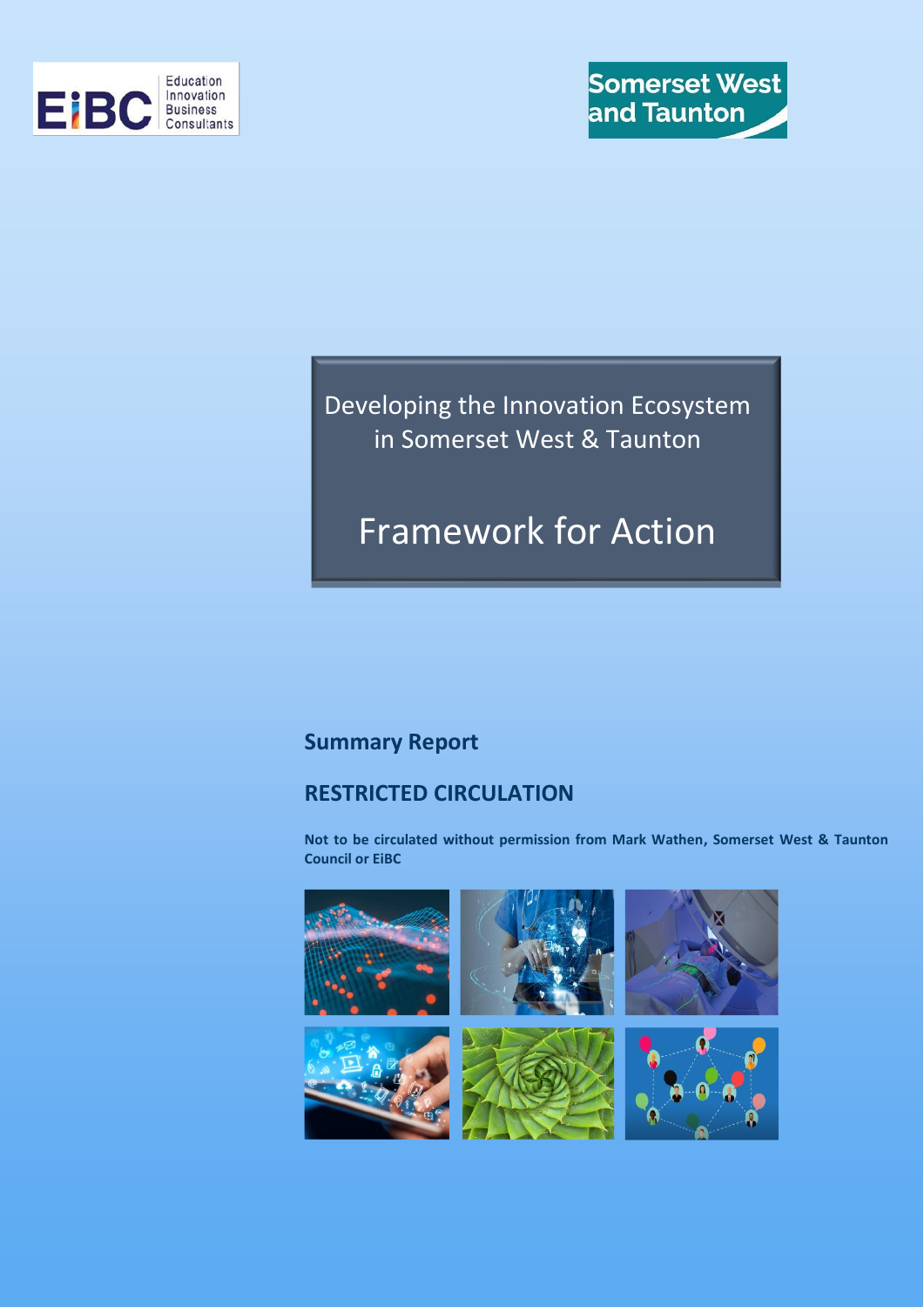#### **Defining Innovation**

Innovation concerns a wide range of players, processes and impacts (see diagram below), but essentially is about people and organisations *investing in R&D* and *implementing new or significantly improved products and services, processes, marketing methods, or organizational methods for customer, community and natural environment benefit*.

#### **Why is it important?**

Innovation is at the heart of a successful economic growth and job creation strategy. It can transform productivity and efficiency. It can also address many of the world's longstanding and emerging challenges, such as climate change, improved healthcare outcomes, enhancing education and social inclusiveness.

Innovative people and organisations are high skilled and knowledge intensive, have high levels of productivity and higher levels of pay. Areas where these type of people and organisations are located tend to be more economically resilient and secure higher levels of job multiplier effects than other parts of the economy. This is especially the case when there is strong clustering and network interactions, as these tend to re-enforce the additional innovation opportunities and economic development.

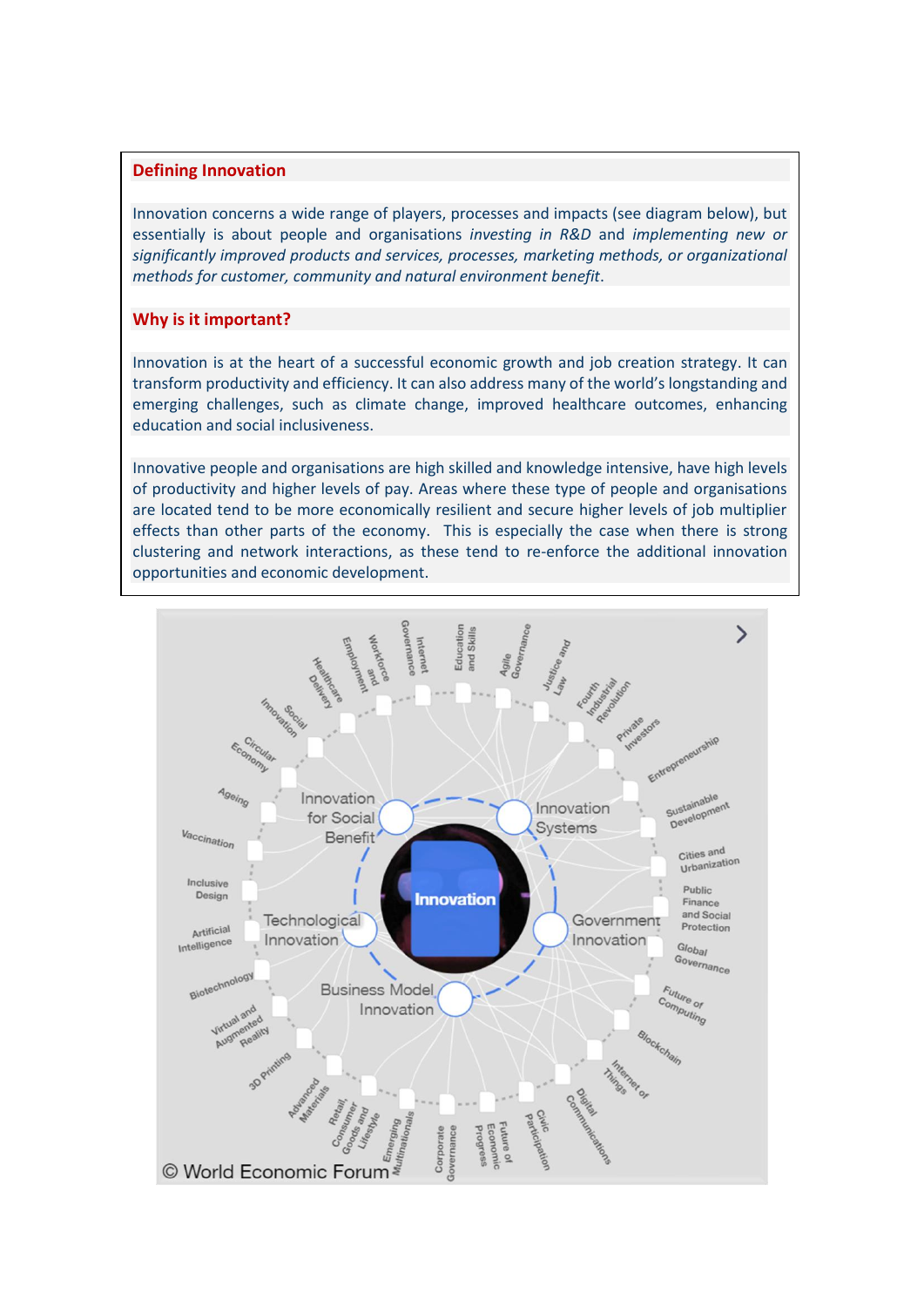## **Acknowledgements**

In undertaking this study the EiBC wish to thank the many contributors who helped inform this report – Somerset West and Taunton Council who commissioned the report and the many businesses and business organisations, the Heart of the South West (HotSW) Local Enterprise Partnership (LEP), NHS partners, Sedgemoor District Council, Somerset County Council, Bridgwater and Taunton College, the University of Exeter, voluntary sector and government organisations that gave their time and shared their thinking with us.

Whilst all the consultees have assisted with this study, any views and conclusions expressed in this report are entirely those of EiBC.

Many thanks

**Richard Collins** Managing Partner EiBC

**Pauline Innes** Associate Partner EiBC

January 2021

**Contact: +44 (0)7831229493**

**Web[: https://eibconsultants.com/](https://eibconsultants.com/)**



**Oxford and Edinburgh**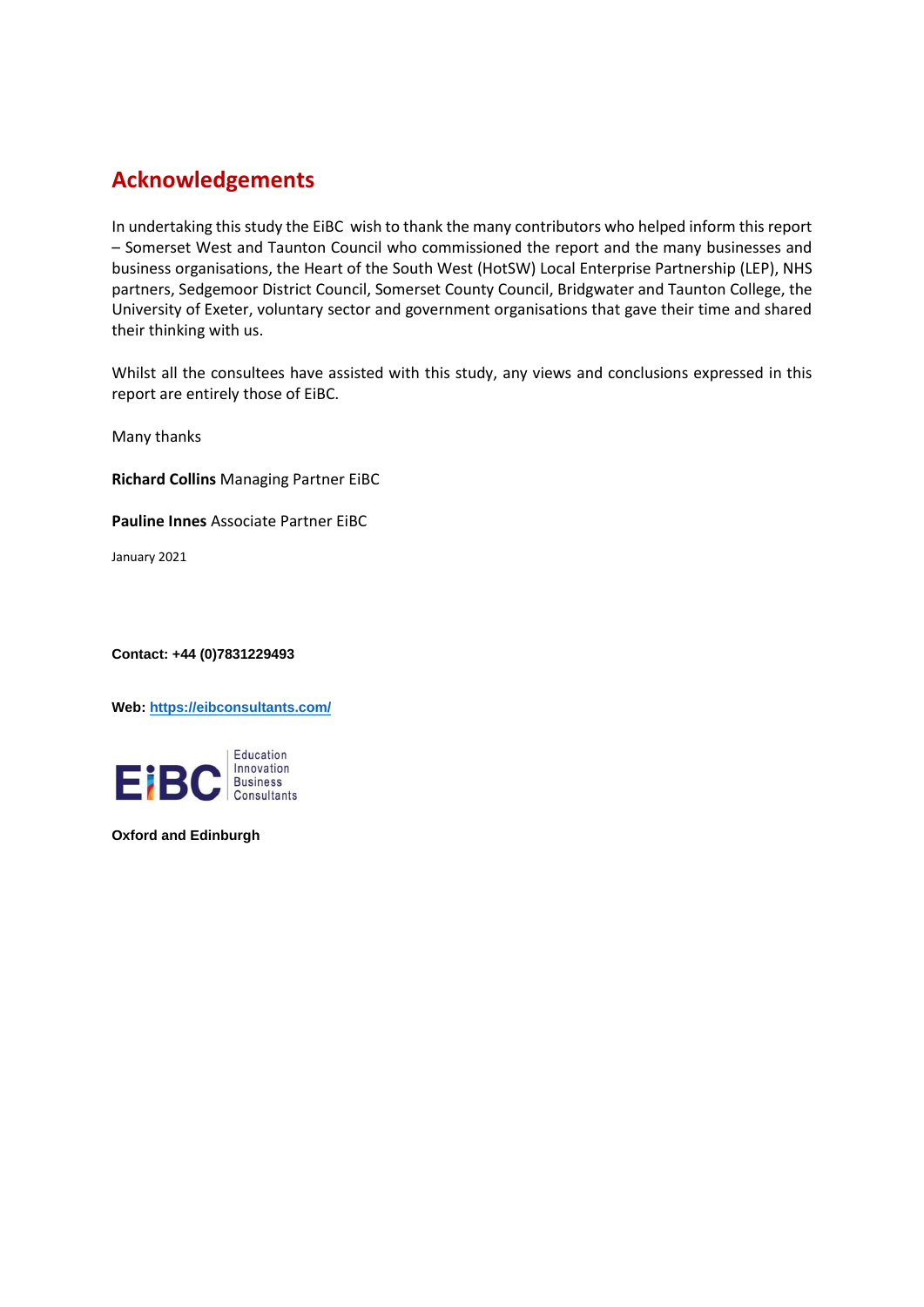### **Overview and Summary**

#### **Purpose and Critical Time for Innovation Led Action**

This summary highlights some of the key findings and recommendations of a report commissioned by Somerset West and Taunton District Council (SWT) so that it can better support innovation and knowledge based organisations and deliver economic development for its community and meet the objective of making the District Carbon Neutral by 2030.

The report provides the Council with a *Framework for Action* with 22 recommendations for how it and its partners can *enhance and transform the SWT innovation ecosystem* and enable the Council to be more proactive around innovation and economic development, better shape its post Covid Recovery Plan, set resource priorities and pursue a range of opportunities to secure co-investment from the private sector and government and deliver on these actions.

#### **The Innovation Challenge and a Framework for Action**

Innovation is widely acknowledged to be a key driver of improved productivity and economic growth. 1 It secures high quality, sustainable jobs and the benefits of this have been secured most successfully in 'the golden triangle'. With central government committing record levels of investment in R&D (£22bn by 2023) and to pursuing 'levelling up' actions this represents a crucial time for the Council to better position itself for innovation led investments and developments and adopt the recommendations proposed. Crucially, the opportunity also helps shape wider public sector actions and investments and co-investment by the private sector.

In this report EiBC has provided a *Framework for Action* to address these opportunities and informed by conditions found in other successful innovation ecosystems. Specifically, we provide an independent assessment of the area's innovation assets (ie knowledge based organisations), the current business innovation support systems and the research and skills assets, the physical infrastructure (ie innovation centres and suitable business space) and leadership arrangements to support innovation.

We have also reviewed those weaknesses already known to SWT. For example, the general low levels of R&D expenditure in companies relative to turnover, a relatively low level of Higher Education (HE) participation, a large county area without a university, a comparatively older population, a lower proportion of knowledge-based workers and a lower GDP/per capita, with some areas with high multiple deprivation. Also the low levels of inward investment and the recognition that there needs to be improved perceptions about SWT as an excellent place for innovation and knowledge based organisations to be attracted to and grow in the area. Many of these weaknesses have been recognised in SWT's own Economic Development Strategy and by HotSW's Local Industrial and Productivity Strategies.

#### **Approach to the Assignment**

EiBC's work programme involved the following:

- **Background research**: building a clear understanding of SWT's innovation assets through background research;
- **Consultations**: conducting consultations with SWT Council members and senior officers, partner local authorities, the HotSW and holding in excess of 30 consultations with

<sup>&</sup>lt;sup>1</sup> For example, UK Industrial Strategy (2019), UK Innovation Road Map (2020), HotSW Local Industrial and Productivity Strategies (2019)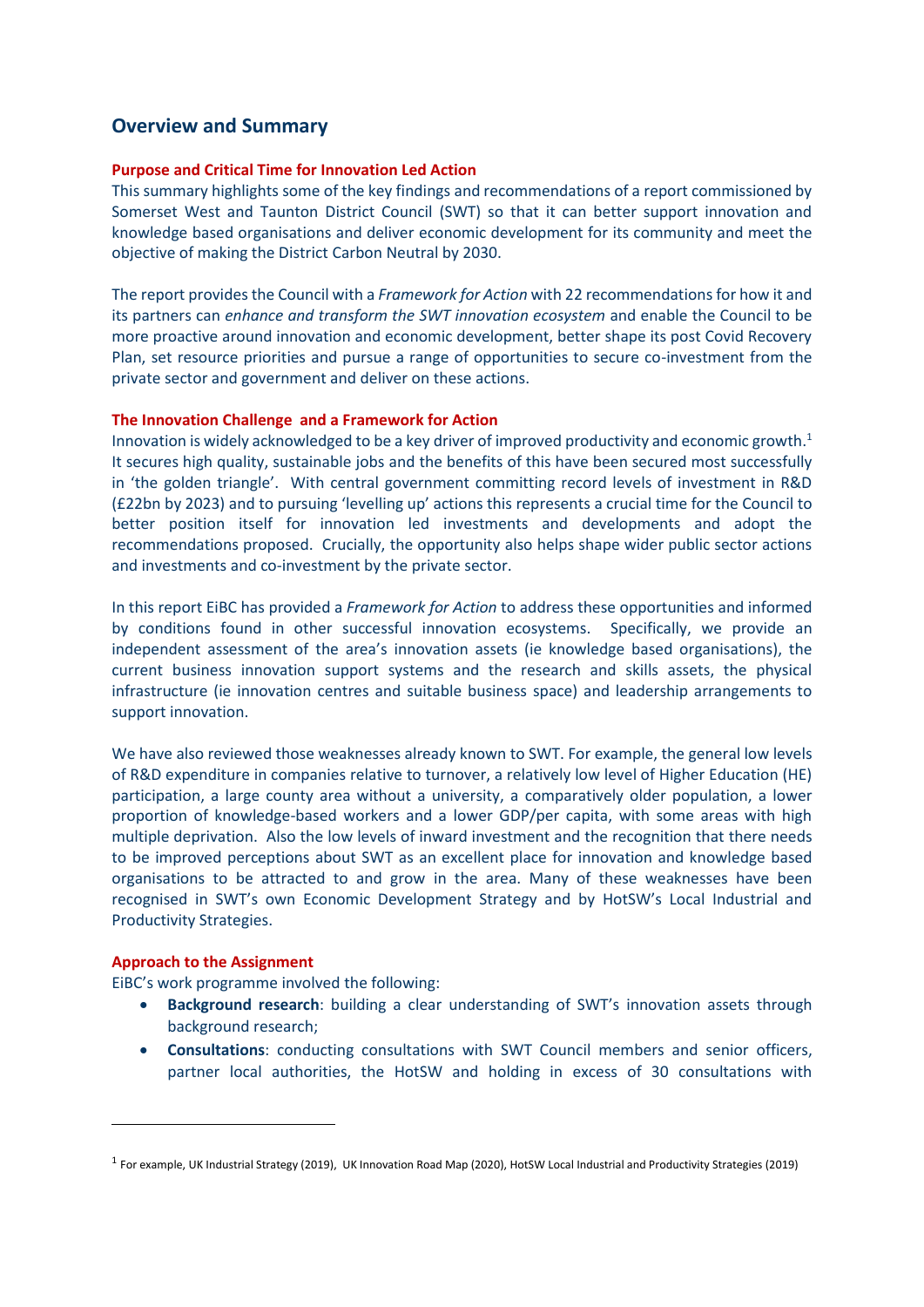CEOs/directors in knowledge based organisations in the area, in addition to Bridgwater and Taunton College (BTC), the University of Exeter and with developers

- **Benchmarking**: Drawing on UK/international research and experience in innovation systems, science parks and innovation centres
- **Action Focussed Report**: Bring together our evidence, analysis and conclusions and framing our recommendations around 4 Action Themes and 22 specific recommended actions.

#### **Innovation Assets**

The key *business based innovation assets* in the SWT area are in four distinct clusters (global marine data systems; healthcare, medtech, including insurtech and photonics; nuclear/renewable energy; waste management/recycling and biomanufacturing including the circular economy). Additionally we define a cross cutting theme consistently emphasised by central government, HoTSW and the private sector – the digital and creative theme.



A high level summary of the clusters is presented below:

- **Global Marine Data Systems:** the HQ of the UK Hydrographic Office, with its 800 research intensive staff provides data to 90% of all global shipping, data inputs for autonomous shipping and undertakes a wide range of marine environmental projects across the world. Government has recognised it to be one of the key organisations that can exploit the forecast £3.2 trillion 'blue economy' by 2030. At present, however, this major asset is the most undeveloped in terms of it creating a local cluster of partner businesses. A pilot accelerator programme has been launched this year and is designed to stimulate new business ventures and the UK Government's Geospatial Commission should also provide further new opportunities for SWT. In EiBC's view, very strong local action at SWT and HotSW levels will be required to unlock a small part of the huge potential associated with the UKHO's presence and the 'blue economy' and our *Framework for Action* identifies recommendations to address this challenge around sustaining and upscaling accelerator and business partnership programmes, developing international partnerships for inward investment and exploring how university research and industry partnerships can be co-located in Taunton.
- **Healthcare, medtech, health insurance and photonics** represent major innovation assets within the SWT area and where there are significant opportunities for growth. The cluster has a workforce in excess of 10,000 with more than half of this total located in Taunton. The cluster comprises the recently merged Somerset NHS Foundation Trust, employing nurses, doctors, researchers, scientists, therapists and its support staff and having around 350 active research projects running at any one time. The latter has 'export type services' in that the Trust supports other UK trusts, notably in cancer and diagnostics. The Trust is also investing £450m to a major building programme (Musgrove 2030). The Musgrove Hospital site is highly constrained and there are opportunities to relocate some non-acute services off-site as a part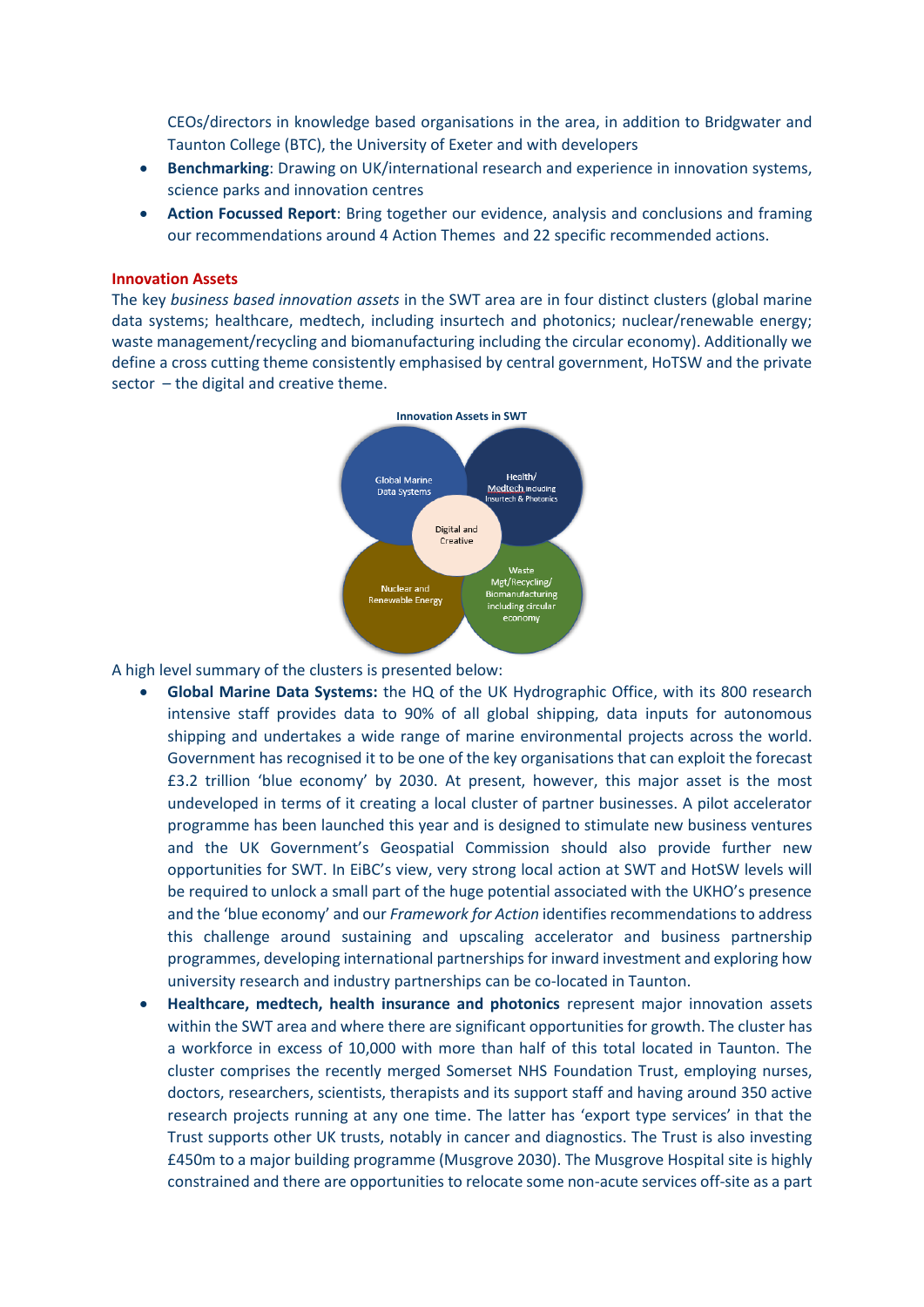of the Musgrove 2030 investment programme. This in turn could create opportunities to redesign services and co-locate with other knowledge based organisations. One such colocation with the private sector has already been committed – this also delivering a new 30,000 square foot Health Innovation Centre at Blackwater in the Zenith Building. Importantly, the cluster also includes several medium sized private companies operating in health, medtech, ehealth, health insurance, health care photonics – with these businesses employing in excess of 1,000 jobs, this excluding the SW regional HQ of NHS England (with St Austell). Significantly, most of the private companies are the UK/European HQs of international businesses and all are located in Taunton. In the round and given the size of this cluster, together with its forecast growth, stability and impact on community wellbeing and ageing – and because government's *R&D Road Map 2020* commits it to *'unlock improvements*  in health, wellbeing and prosperity' and to level up<sup>2</sup>, it is EiBC's view is that this cluster needs to be given a much higher priority and a target for growth. Part of achieving this higher priority is to establish a *Taunton Innovation District (see later),* which is part of a proposed HotSW *Regional Technopole<sup>3</sup>* .

- The **construction and decommissioning of nuclear power stations** at Hinkley are well understood drivers of economic development and there are already a wide range of actions and groups operating in this domain. Actions are organised at the regional and national level (eg, EDF, CGN, the NDA with many companies involved in designing, contracting an decommissioning nuclear power), as well as enabling groups such as Nuclear South West, the South West Energy Hub, the HotSW and the Energy Working Group. BTC also hosts the National College for Nuclear. Bridgwater also hosts the Somerset Energy Innovation Centre with its Phases 1,2 & 3, SWMAS and the Hinkley Supply Chain Team. However, whilst all of these have positive economic impacts, most of the knowledge based employment associated with nuclear design, testing, design construction and commissioning is focussed elsewhere. In large part, this is also the case with the development of renewable technologies in the South West. Moreover, a significant part of the current economic benefits will begin to tail off with the completion of the construction and commissioning work associated with Hinkley C and the Decommissioning of Hinkley B. EiBC is therefore of the view that more emphasis needs to be given to defining a *distinct innovation legacy* from nuclear and in this regard we have identified some potential projects that require detailed consideration (see below).
- A small but nationally significant group of organisations is located in SWT around the business domains of **waste management, recycling, biomanufacturing and the circular economy.**  Three organisations in particular provide a platform to develop and grow this cluster in a way that is highly distinctive at regional and UK levels (Viridor, Biohm and SWP). Viridor, the largest recycling and energy recovery company in the UK, is headquartered in Taunton, has a long history associated with the South West and has an active programme of R&D associated with recycling and the circular economy<sup>4</sup>. Biohm is a biotech and biomanufacturing company based in London with innovative technologies in bringing new green construction materials and systems to market using local excess resources. A recent inward investment to Watchet, Biohm is establishing its first production plant in the UK and the ambition is to diversify into more bio-based construction products (eg biomanufactured construction boards, mycelium insulation boards, plant-based concrete and a biotechnology that consumes plastic). It also intends to develop a number of other related projects associated with the circular economy

<sup>4</sup> For example, it is investing £65m in the UK's biggest multi-plastic recycling and reprocessing plant at Avonmouth - this ground-breaking UK circular economy collaboration, integrates with Viridor's polymers investments to deliver a more complete plastics recycling solution.

<sup>2</sup> UK Government R&D Road Map 2020

<sup>3</sup> HotSW agreed at its November 2020 Innovation Board to progress plans and investments around a Regional Technopole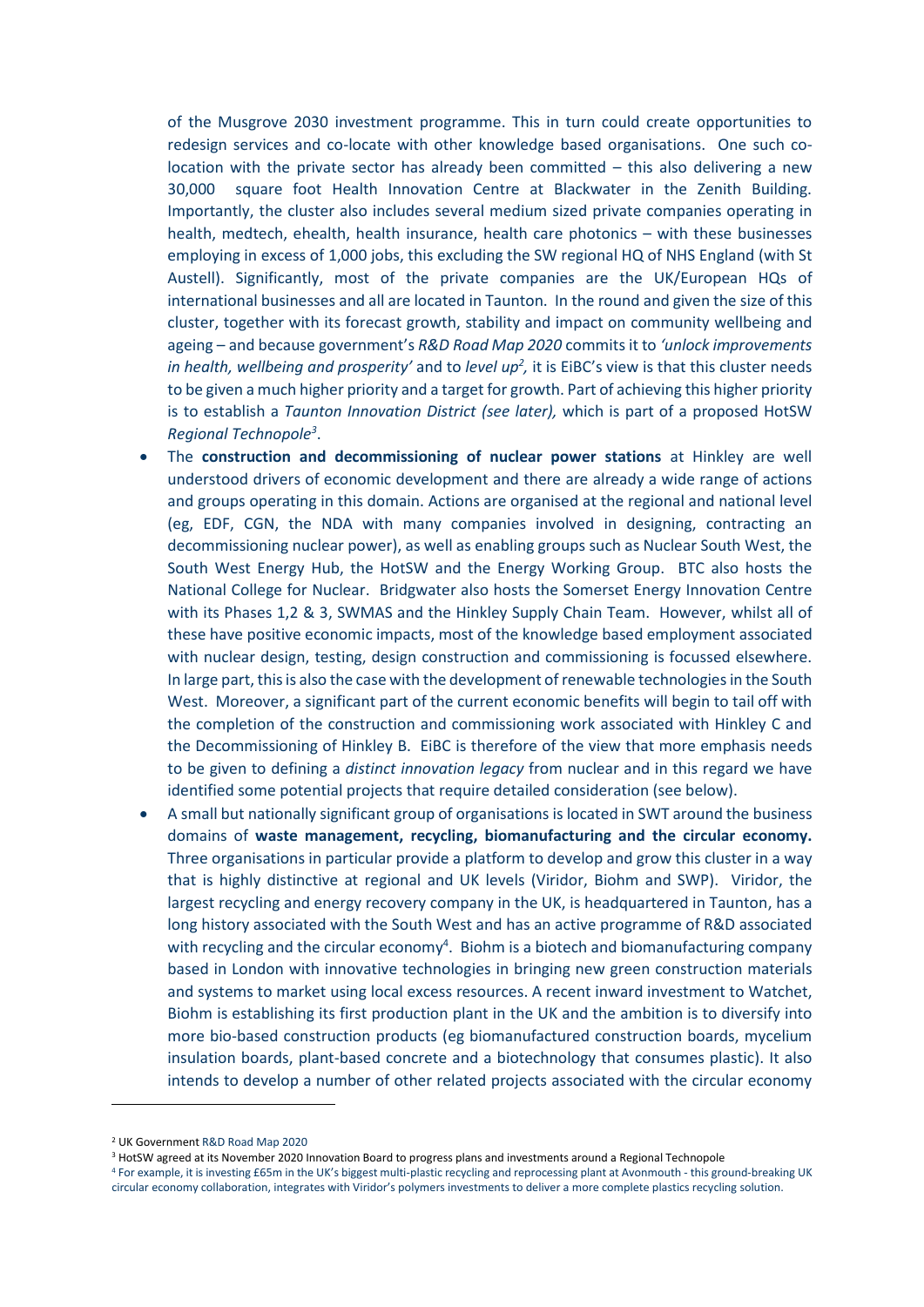such as affordable housing using low carbon materials, renewable energy and research and skills initiatives underpinned by an innovative community partnership business model with the Onion Collective. Biohm has established links to a number of research intensive universities, is engaged in dialogue with central government and is backed by seasoned global investors making this a major innovation related opportunity. The credibility of Biohm makes this a major innovation related opportunity. Somerset Waste Partnership, a partnership business operated through a joint board drawn from Somerset's county council and its 4 district councils has responsibilities are for waste collection, waste disposal and recycling and is independently ranked as a leading operator in England for carbon saving, emphasis on waste reduction, energy from waste solutions, recycling, education and changing behaviours. It has a strong desire to support research, innovation and impact, in partnership with others, by using its operational knowledge, scale and influence. EiBC consider this cluster opportunity to be nationally distinctive, fully aligned with the Carbon Neutral ambitions of the SWT. Further detailed feasibility and planning work will be required and could attract funding and support from the private and third sectors, BEIS, Innovate UK, universities, BTC and HotSW.

• The SWT **Digital and Creative** cluster is largely a cross-cutting innovation asset embedded in many organisations, but also evident in the large number of micros of less than 10 employees. For example, Digital Taunton (DT) is a 750 plus membership organisation with many micros supporting an active cluster for the digital community, through collaborations, networking and by hosting quarterly workshop events. As a dynamic community led organisation it is a regional 'stand out' and together with CICCIC, a creative innovation and community interest company, both have been drivers supporting the £9.6m plus Taunton Digital Innovation Centre to be delivered by Q3 2021. Key to exploiting the local digital and creative assets is to link SWT micros and the growing BTC digital talent pool<sup>5</sup> to the four clusters through partnership programmes and placements.

#### **Enabling Innovation Assets**

The innovation assets within the SWT area are supported by five enablers and some of these are areas where the Council has some influence and control. These enablers are: 1) policies that align with and support innovation assets; 2) business space and physical infrastructure that is suitable, functioning and attractive for knowledge based businesses; 3) good access to high level skills, talent and university research; 4) easy access to practical knowledge exchange and business innovation support services and funding; and 5) leadership/governance. EiBC's assessment of these enablers are summarised below:

• **Policy Alignment and SWT Innovation Assets:** there is a high degree of alignment between the Government's Industrial Strategy, the UK R&D Road Map, HotSW LIS and Productivity Strategies and SWT, SCC, SNHSFT and BTC strategies and plans relevant to innovation in the SWT area and also a good alignment between HotSW priorities in Clean Growth, Energy Futures, Digital Futures and Inclusive Growth. However, the Health/Medtech strength in SWT is not currently highlighted by HotSW as a priority and EiBC believe there is a strong case for this cluster to be better recognised and supported. Also assets and opportunities around waste, recycling , biomanufacturing and the circular economy should also have stronger policy priorities. HotSW's innovation policy emphasis was set out by its Innovation Board in November 2020 with this informed by the MIT REAP programme<sup>6</sup>. This seeks to build a network approach to innovation around a multiple locations using the Technopole concept

<sup>5</sup> Through its SWInstitute of Technology Partnership, BTC has recently launched 28 'hop on hop off' Digital programmes

<sup>6</sup> https://reap.mit.edu/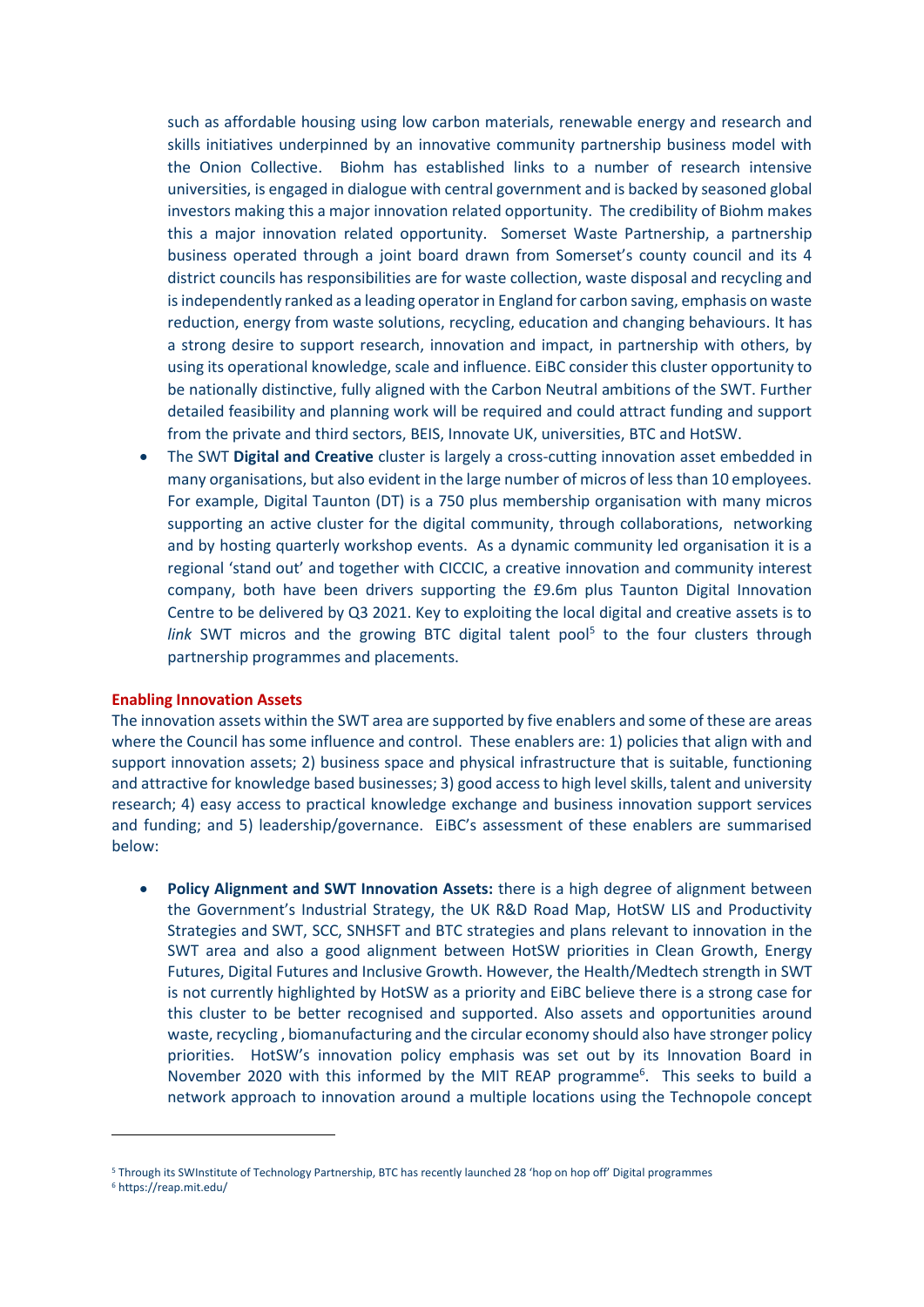and to invest in support for knowledge exchange and business support services<sup>7</sup>. This approach strongly accords with the conclusions reached by EiBC.

- **Skills, Talent and Universities**: BTC and its University Centre employs in excess of 1,000 staff and recruits some 23, 000 full time and part time students. Approximately 700 students are pursuing programmes at Higher Education (HE) level and significantly, BTC has a national role in co-hosting the UK's Nuclear College. It is currently expanding its T level<sup>8</sup> and Digital programmes and its degree level Nursing programmes – the latter likely to stimulate demand for additional student accommodation. Although universities in Bristol, Exeter, Bath and Plymouth surround the SWT area and there are a many links between these and knowledge based organisations in the area, there is, in EiBC's opinion, a case to secure some *selected strategic commitments* from the university sector within SWT around some of its key innovation assets and also opportunities to strengthen BTC's UK and international role in specialist high level vocational training (see recommendations).
- **Physical infrastructure**: infrastructure (innovation centres, science and innovation and mixed use developments that specifically targeting knowledge based occupiers) are one element required for a successful innovation ecosystem. Currently there is only 34,000 square feet specifically catering for knowledge based business in Somerset County area, but in the next two years this will increase fourfold to 124,00 square feet when construction and fit out at the TDIC (Firepool, Taunton), Zenith (Blackbrook Business Park, Taunton), Phase 2 and 3 SEIC (Bridgwater) and iAERO (Yeovil) innovation centres are complete. In addition to this with a second phase of the TDIC at Firepool, the Gravity and Nexus sites fully developed there will be a huge level of additional floorspace available over the next 2-10 years and specifically targeting knowledge-based businesses. In the light of this EiBC has concluded there is no case to promote a SWT science park at the present time.
- **Knowledge Exchange, Innovation Business Support**: A range of general business support services operate in SWT and are provided by the District Council, SCC and the HotSW Growth Hub. Since 2019 SCC and the four Somerset District Councils have also piloted a business mentor programme (Somerset Catalyst) to support fast growth knowledge based start-ups. However, EiBC's assessment is whilst all of these are beneficial, much more is required to provide knowledge based businesses with a more focussed and comprehensive innovation service for businesses – and that are regularly found in many successful science and innovation centres and innovation districts. This is important as start-ups, SMEs and even larger knowledge based organisations rarely have the time and resources to 'pick through' and bring together all the key services and support to drive and deliver innovation, or the external stimulus that such services bring to the process of securing innovation. EiBC has identified recommendations to pursue this type of service (involving the HotSW and other local authorities) and a specific business planning piece of work is required to take this forward.
- **Leadership and Governance**: Leadership is also widely accepted as one of the key elements of a successful ecosystem.<sup>9</sup> EiBC's UK experience and our assessment of the particular challenges in SWT supports this view. Specifically, EiBC believes that a SWT Innovation Board supported by Cluster Groups can help secure innovation and economic development. From our initial consultations these concepts have support from a number of senior level employers and they can provide ideas, independent assessments of progress and be a powerful and influence voice for the funding of new initiatives. A Board and Cluster Groups would come as

<sup>7</sup> HotSW Innovation Board Paper November 2020

<sup>8</sup> T Level programmes are equivalent to 3 'A' levels and are applied to some 24 industry specific areas

<sup>9</sup> Many established science and innovation parks and innovation districts have small innovation leadership boards, for example, Manchester Science Park and its Oxford Road Innovation District, Edinburgh BioQuarter, Newcastle Helix, Northern Ireland's Catalyst.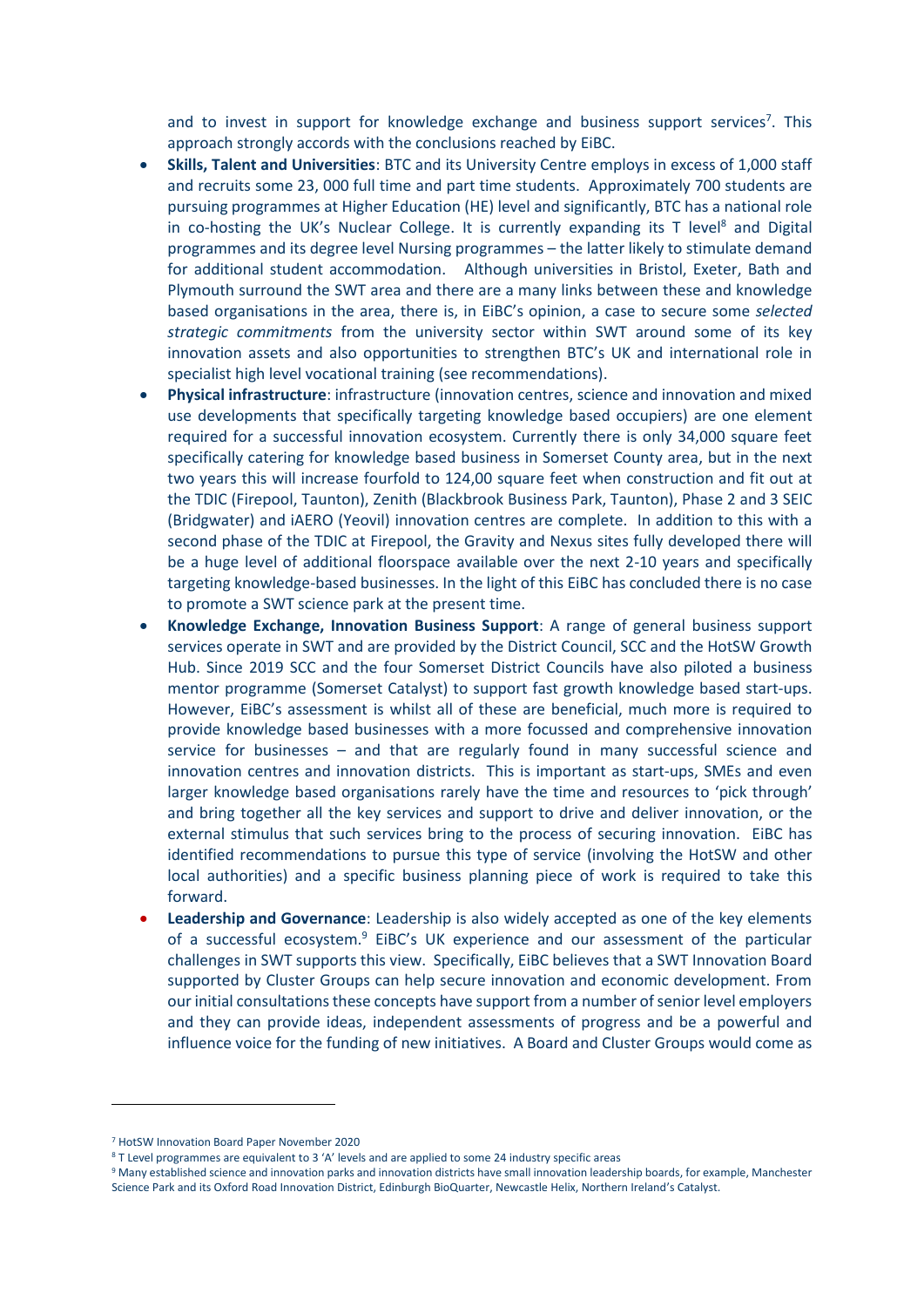a near zero cost intervention with its inputs largely dependent on senior employer and stakeholders time and would complement the HotSW Innovation Board.

#### **Summary of Recommendations**

#### **An Alternative to a Traditional Science Park**

EiBC has concluded that there is no case for SWT to promote or invest in a traditional new science park, but rather pursue a different approach. The reasons why we do not recommend a science park have been touched on already, but as this was one of the central questions raised as a part of this assignment, we summarise the key points below:

- there is no evidence that a university, an anchor knowledge intensive business/organisation will provide the stimulus for a single site traditional science park.
- As we have already indicated over the next 3 years a network of new innovation centres will be delivered in Taunton (2), Bridgwater (3), Yeovil (1). Additionally 3 sites in SWT (Firepool TDIC, Nexus and Blackbrook) offer further opportunities for grow-on space for knowledge based businesses with a capacity in excess of 600,000 square feet in Taunton. This is in addition to a further 300,000 square feet of general business and light manufacturing space at the Crown Estate<sup>10</sup> and over 300,000 square feet at the Gravity site. Firepool has a capability to accommodate a Phase 2 innovation centre and Blackbrook, already the home for several health based knowledge based businesses, has a key undeveloped site adjacent to Zenith innovation Centre, whilst the 40 acre Nexus site can accommodate around 377,000 square feet of knowledge based business. Outside Taunton, Watchet can also accommodate at least 54,000 square feet of business space at the former papermill site. All of these sites are committed and most are 'shovel ready'. Excluding the Crown Estate and Gravity sites and the other innovation centres coming on stream elsewhere in Somerset, the remaining SWT sites deliver in excess of half a million square feet of space with a potential to accommodate up to 4,600 direct knowledge based jobs in addition to indirect jobs.
- Our recommended Taunton Innovation District proposal<sup>11</sup> and also the opportunities at Watchet offer the SWT area to develop an innovation ecosystem at scale, that is credible, distinctive and viable and secures far greater investment leverage from the private sector.
- There appears to be little appetite from HotSW to support new science parks. Current thinking is based on developing existing assets and a networked Technopole – this using the key innovation assets of the region and supporting growth through a network of existing sites/innovation centres, parks and innovation zones/districts and by developing a knowledge exchange and business innovation support service.

Our alternative approach is to recommend that SWT pursues multiple actions that that builds on the particular and distinctive innovation assets in the area and can transformed into an innovation ecosystem by pursuing four action themes:

- Establishing a Thriving Innovation District in Taunton;
- Securing an Innovation Legacy from Hinkley;
- Creating a Biomanufacturing/Biomimicry and the Circular Economy Demonstrator in Watchet; and
- Establishing the Underpinning Support for Innovation across the District

<sup>&</sup>lt;sup>10</sup> Already the home of two major advanced engineering/health and photonics businesses, Amphenol Thermometrics and Novanta <sup>11</sup> Innovation Districts are being developed in many UK and international locations. They 'constitute the ultimate mash-up of entrepreneurs and educational institutions, start-ups and schools, mixed-use development and medical innovations, bike-sharing and bankable investments - all connected by transit, powered by clean energy, wired for digital technology, and fuelled by caffeine' (Katz & Wager, Brookings Institution 2017)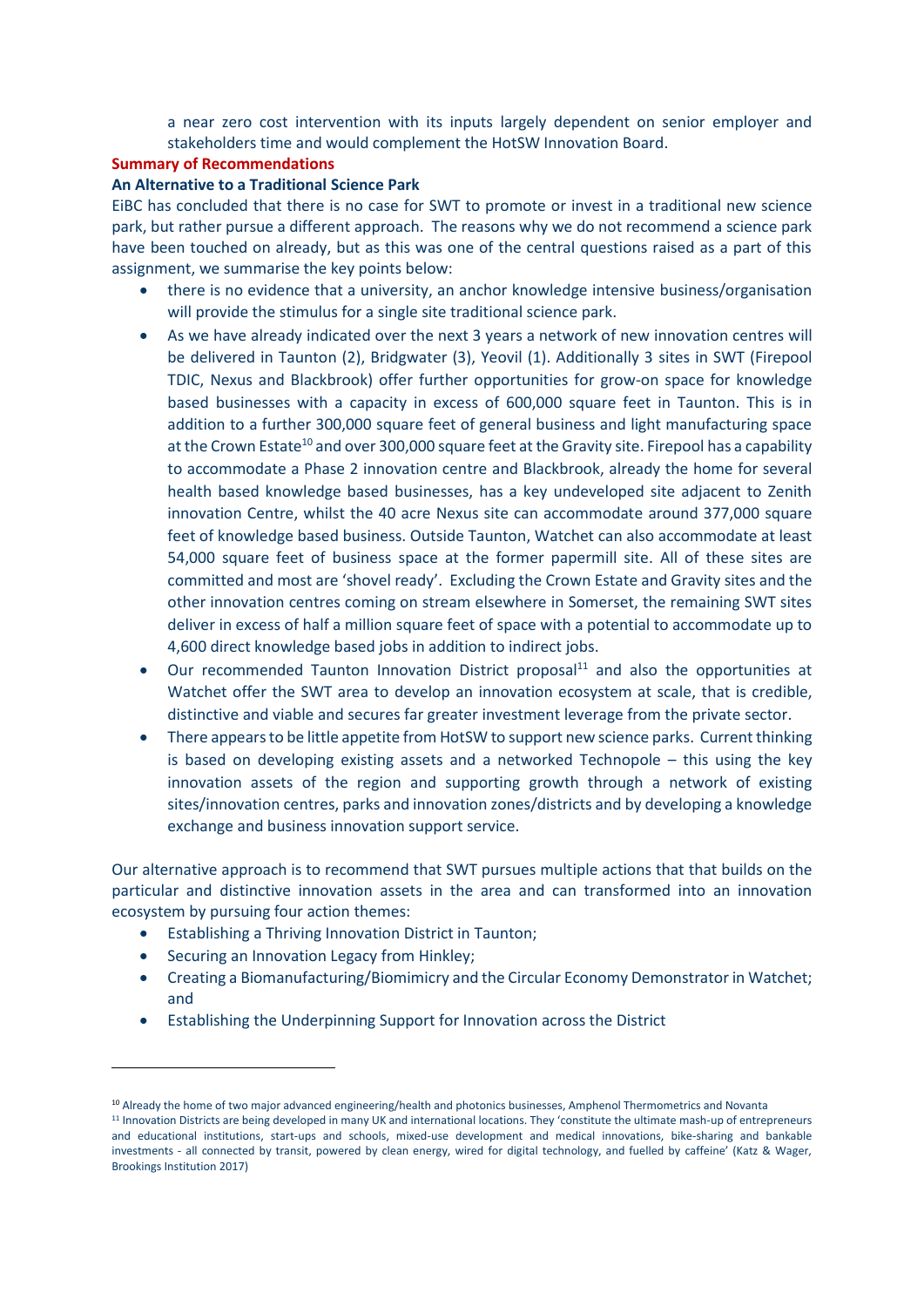Through these actions SWT would become known for its strengths in Global Marine Data Systems, Health/Medtech, Energy and Biomanufacturing and the Circular Economy and use the Taunton Innovation District, the Taunton Digital Innovation Centre, the Zenith Innovation Centre and a new innovation focused centre in Watchet as engines for the wider growth of knowledge based businesses. Integrated with a wider HotSW service, a new SWT Knowledge Exchange Business Innovation Support Service would support start-ups, high growth companies by providing research, market, financial, technology, skills, partnering and accelerator/mentor services. SWT would establish the Taunton Innovation District as a key part of the HotSW Technopole – this helping to change perceptions, develop place marketing initiatives and secure inward investment. Promotion, events, signage and an Innovation Cycleroute could also connect key hubs and link to other initiatives being developed though the Garden Town vision.

SWT should encourage BTC to grow its HE and Degree Apprenticeships so that it supports innovation and together with HotSW and its partner councils. The Council should also invite all the universities surrounding the county to commit to specific place based partnership projects in key domains, eg in to place based partnership working in global marine systems, health/medtech and in biomimicry.

SWT should support the establishment of a SWT Innovation Board and domain specific Cluster Groups. These can support innovation initiatives, support inward investment and help leverage central government resources. The Council's role should be to support and enable these to be established, not to lead them.

#### **Recommendations**

Overall, we recommend that the Council adopts this *Framework for Action* – as a working document and considers four Action Themes and 22 specific recommendations:

#### **Action Theme A: Taunton Innovation District (TID)**

- 1. **Adopt and promote a Taunton Innovation District**
- 2. Work up the **Taunton Digital Innovation Centre (TDIT) Furniture Fittings & Equipment (FFE) specification and budget**.
- 3. Work up a preferred plan for **securing a TDIT operator**
- 4. Explore and develop **Firepool 'meanwhile innovation and creative uses'** in the TDIC Phase 2 area and the adjacent sites
- 5. Liaise with UKHO on the **Pilot Marine Data Systems Accelerator** and explore with UKHO and HotSW how this can become a permanent jointly promoted programme and also strengthened to encourage businesses to co-locate in the TID.
- 6. **Promote local economic development and government 'levelling up' relocations** associated with UKHO and the Blue Economy
- 7. Discuss with UKHO/HotSW/Government the setting up an **Expert International Panel for Blue Economy Commercialisation** to drive opportunities to capture some of the huge opportunities locally
- 8. Explore with Government (BEIS/MoD), HotSW and the UKHO a **Blue Economy co-location research partnership based in and using TDIC space.**
- 9. **Establish a Cluster Group** around healthcare, eHealth insurtech, medtech, digital and photonics – represented strongly by private sector and NHS employers.
- 10. Work with Rutherford and SNHS Trust to **establish an innovation operator for the Zenith Innovation Centre**)